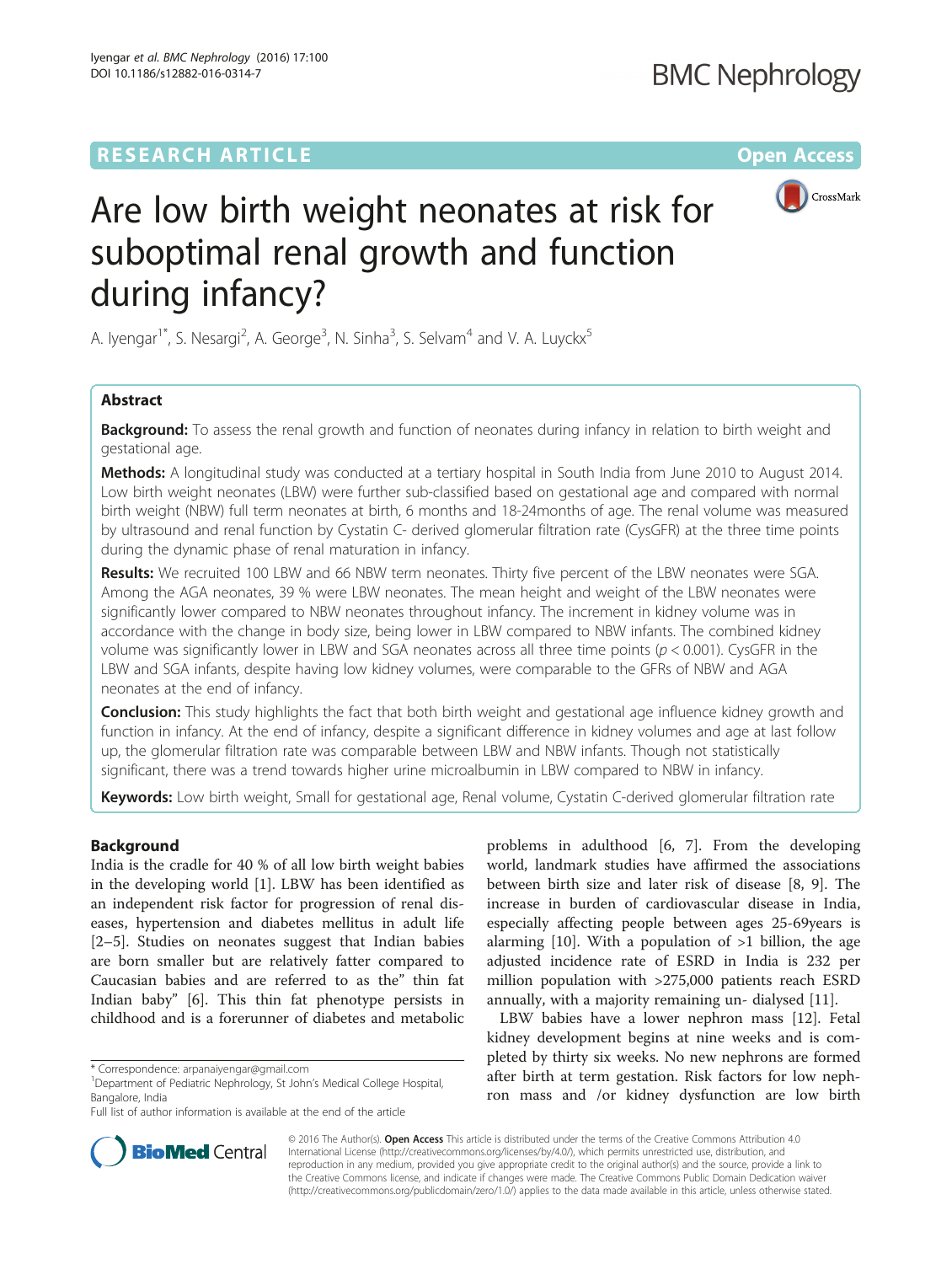weight, prematurity, low kidney mass and volume and gene polymorphisms [\[13\]](#page-8-0). The clinical correlation of low nephron mass with increased risk of hypertension and renal disease is known. Renal mass and glomerular number correlate significantly in normal adults and infants [[13\]](#page-8-0). Renal volume is proportional to renal mass and therefore this has been used as an in vivo surrogate for the estimation of renal mass and therefore of glomerular number [[14\]](#page-8-0). This renal volume may be measured by ultrasound in children including in neonates [[15](#page-8-0)]. A small kidney on ultrasound may imply low nephron mass but an increase in kidney size cannot distinguish between normal growth and hypertrophy.

LBW could be secondary to intrauterine growth restriction (SGA) or due to prematurity(AGA). It is well established that weight for gestational age is an important independent determinant of kidney size at birth and early infancy [[16\]](#page-8-0). There is data on LBW neonates, achieving similar glomerular filtration rates(GFR) compared to normal weight neonates despite 25 % smaller kidney volumes in the first week of life [\[17](#page-8-0)]. South Asian babies seem to have smaller kidneys compared to British babies even after adjusting to confounding factors influencing birth weight [\[18\]](#page-8-0). However, there is scanty information on the relationship between kidney function and kidney volume in LBW infants from birth to late infancy, which is the crucial and dynamic phase of renal functional maturity. There is a need to focus on the critical issue of nephron protection at birth, emphasising the importance of regular monitoring of GFR in high risk infants based on critical factors such as birth weight and gestational age [[19\]](#page-8-0).

Though nephron number is a non-modifiable factor, for the clinician increased awareness may lead to changes in practice that could have far reaching consequences. Therefore, evaluating the renal function and growth in LBW infants becomes vital during the dynamic phase of renal growth and maturity of infancy.

The objective of this study was to primarily assess renal growth and function in LBW neonates compared to NBW neonates during infancy and secondarily to compare the renal growth and function in SGA and AGA newborns based on gestational age.

## Methods

This longitudinal study was conducted at St. Johns Medical college hospital, Bangalore from June 2010 to August 2014. Approval from the Institutional Ethical Review Board was obtained. Informed consent was taken from either of the parents of the newborn babies. NBW babies born at full term served as controls. LBW babies, born both intramural and extramural were included. The LBW babies consisted of term SGA, preterm SGA and preterm AGA. LBW was defined as a birth weight of < 2500 g. Prematurity was defined as any baby born before 37 completed weeks of gestation. Gestational age [[20\]](#page-8-0) was determined by a first trimester ultrasound or by New Ballard Score (done before 7 days of life). Babies were classified as SGA and AGA based on Lubchencos charts.

Babies with congenital anomalies of kidneys, syndromic associations, birth weight <1000gms (extremely low birth neonates), serum creatinine >1 mg/dl, hypertension, single kidney and abdominal pathology that made ultrasonography difficult to perform were excluded from recruitment. Weight was checked on a digital weighing machine to the nearest 5 g, length was measured on a kidimeter to the nearest 0.1 cm. Weight, length renal function and renal volumes were measured at birth, 6 months and between 18–24 months.

## Kidney volume assessment [\[21](#page-8-0)]

Kidney size was determined by ultrasonography (digital Sonoline G20 system) using a 5 MHz sector probe by an experienced ultrasonographer. The kidneys were identified in the sagital plane along the longitudinal axis. An average of the maximal length, transverse and anteriorposterior diameter was measured at the level of renal hilum to the nearest 0.1cms in both kidneys. Each measurement was made three times and averaged to minimize measurement error. The inter-observer and intra-observer interclass coefficients were 0.98(0.91-0.99) and 0.99(0.98-0.99) respectively. The renal sinus was eliminated to record accurately the dimensions of the renal parenchyma. Renal volume was calculated using an equation of an ellipsoid: Length x transverse diameter x anterior-posterior diameter x 0.523 (cm3). The combined renal volumes was obtained by adding the left and right renal volumes. The relative kidney volume was calculated as combined renal volume corrected to BSA to eliminate the birth weight as a confounding factor.

## Glomerular filtration rate (GFR) calculation [\[22, 23\]](#page-8-0)

Serum cystatin C is a better measure of GFR than serum creatinine in infants, since serum creatinine is influenced by infant's muscle mass and hydration status. Cystatin C was measured using the N Latex cystatin kit (Dade Behring) by nephelometric assay with reference range of 0.53 to 0.95 mg/l.GFR was estimated from cystatin C levels (CysGFR) using the prediction equation (log cystatin GFR =  $1.962 + (1.123 \text{ X Log } (1/\text{cystatin } C)).$ 

## Urine microalbumin

The microalbumin was measured using a Flex reagent cartridge is based on a particle –enhanced turbidometric inhibition immunoassay (PETINIA) adapted to Dimension clinical chemistry system which allows direct quantification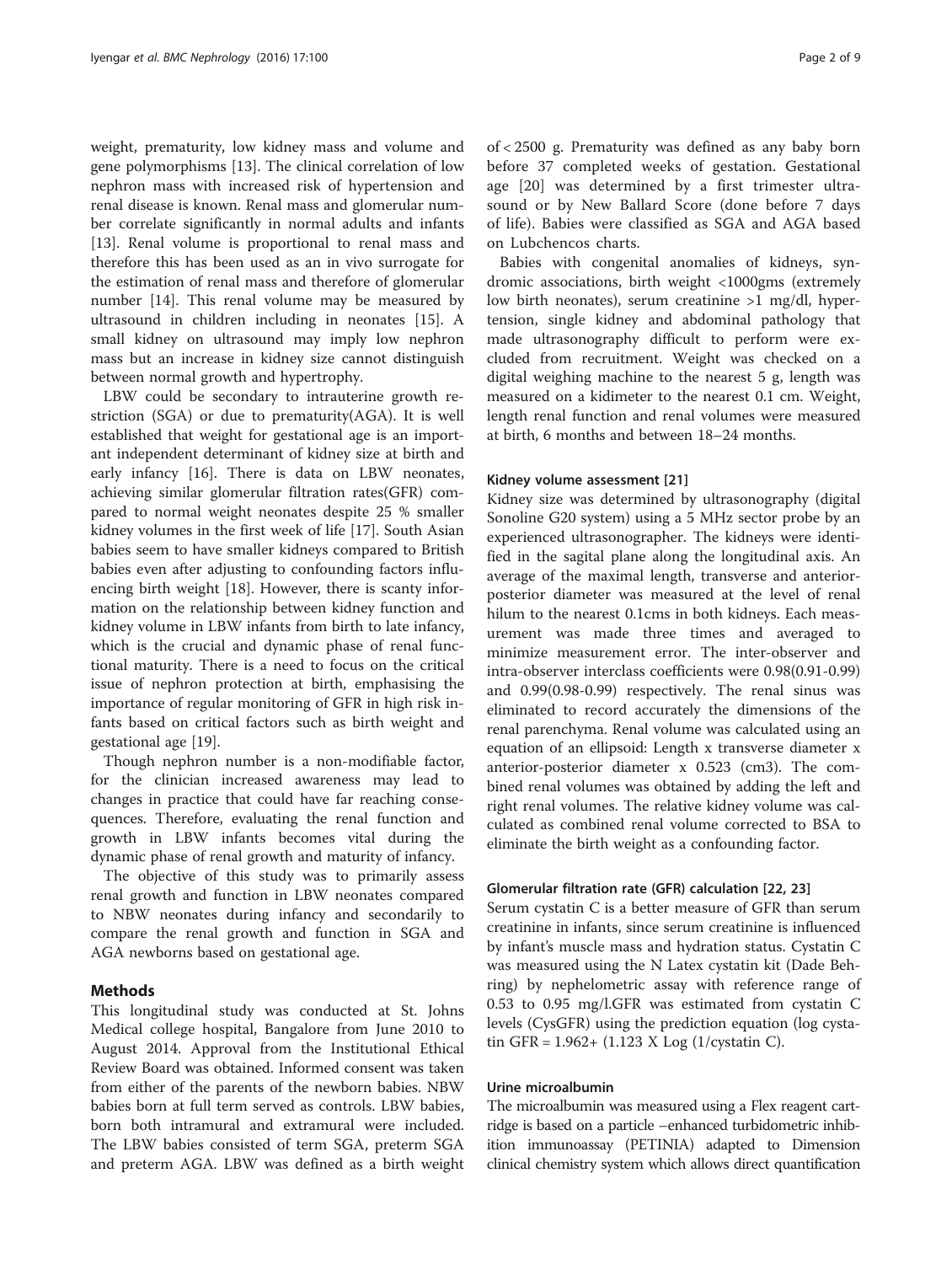<span id="page-2-0"></span>of albumin in urine samples. The analytical measurement range is 1.3 -100 mg/l.

#### Statistical methods

Descriptive statistics were reported using mean and standard deviation. Assumption of normality was checked. Figures are presented as box plots and scatter plots. The independent  $t$ -test was used to compare the continuous variables such as body weight, body surface area, serum cystatin C, CysGFR and combined renal volumes between LBW and NBW neonates at birth. Pearson or Spearman's Rho correlation was used to assess the relationship between clinical variables for each time point. In order to predict the expected growth of kidney volume and function in LBW and NBW babies, multiple regression analysis was performed and regression coefficients (the average change in the dependent variable for every unit change in the independent variable) are reported. Mixed model analysis was performed to compare the mean kidney volume and function overtime separately between LBW and NBW neonates, considering study group (LBW/NBW and SGA/AGA) and time (at birth, 6 and 18 months) as factors adjusting for sex, BSA (for kidney volume) and kidney volume (for CysGFR). An alpha level of less than 0.05 was set as statistical significance. All analyses were carried out using SPSS version 21(IBM SPSS Statistics for Windows, Version 22.0. Armonk, NY: IBM Corp).

## Results

We screened 142 low birth weight babies. Of these, 100 met inclusion criteria and agreed to come for follow up (42 had developed illness needing neonatal intensive care). The controls consisted of 66 normal weight term neonates. All these babies recruited at birth were followed at 6 months and 18–24 months. Of the 166 neonates, 53 % were males. The mean age of infants at last follow up varied between the LBW and NBW neonates (LBW:  $17.84 \pm 4.6$ Vs NBW:  $23.5 \pm 2.7$  months  $p < 0.01$ ) but was not significantly different between SGA and AGA neonates (SGA: 17.3 ± 5.0 Vs AGA: 19.5 ± 5.1 months  $p > 0.05$ ). Gender distribution was comparable between LBW and NBW groups.

Overall, the mean age of the mothers and the gestational age of the babies were  $24 \pm 4$  years, and  $36 \pm$ 3 weeks respectively. The mean age of the mothers were comparable between LBW and NBW groups (LBW: 24.2  $\pm$  3.5 yrsvs. NBW: 23.7  $\pm$  3.6 yrs). Thirty five percent of the LBW neonates were small for gestational age. Among the AGA neonates, 39 % were LBW.

The mean height and weight of the LBW neonates were significantly lower compared to NBW neonates over time. The profile of body weight, body surface area, serum cystatin C, CysGFR, combined renal volumes and

urine microalbumin are depicted in Tables 1 and [2](#page-3-0) over three time points in both NBW and LBW neonates and SGA versus AGA neonates respectively. The combined kidney volume was significantly lower in LBW at all three time points  $(p < 0.001)$  (Fig. [1a](#page-4-0)). The kidney volumes were also higher among AGA compared with SGA babies at all three time points  $(p < 0.001)$  as shown in (Fig. [1b](#page-4-0)). NBW neonates had a higher kidney volume compared to LBW neonates even after correcting for the body surface area ( $p < 0.001$ ). There was a significant increase in kidney volumes in both groups over time (Fig. [1c](#page-4-0) as shown in the Additional file [1](#page-7-0)). The increment of renal growth was higher in NBW neonates (β coefficient of 0.57) compared to LBW neonates (β coefficient of 0.31). Similarly, increment in the renal growth was higher in AGA babies (β coefficient 0.95) and SGA babies (β coefficient 0.57). The relative growth rates of kidneys in LBW and SGA babies over time were slower than their counterparts.

The CysGFR (ml/min/m<sup>2</sup>) at birth were  $51.4 \pm 14$  and  $48.5 \pm 8.4$  in LBW and NBW neonates respectively. CysGFR in LBW neonates were comparable to NBW neonates at the end of infancy (Fig. [2a](#page-5-0)) despite having lower kidney volumes. Similarly CysGFR was comparable between AGA and SGA at the end of infancy (Fig. [2b\)](#page-5-0). Correlating kidney volumes and kidney function (Fig. [3\)](#page-6-0), overall, there was a significant increment in

| Table 1 Comparison of anthropometry, kidney growth and |  |
|--------------------------------------------------------|--|
| function between LBW and NBW neonates                  |  |

| Parameters                            | LBW $(n = 100)$         | NBW /Controls ( $n = 66$ ) |  |  |  |
|---------------------------------------|-------------------------|----------------------------|--|--|--|
| Weight (kg)                           |                         |                            |  |  |  |
| Birth                                 | $1.65 \pm 0.38$         | $2.96* \pm 0.38$           |  |  |  |
| 6 months                              | $5.76 \pm 1.19(n = 66)$ | $7.53* \pm 1.54(n = 28)$   |  |  |  |
| 18-24 months                          | $9.31 \pm 1.11(n = 46)$ | $10.7* \pm 1.56(n = 19)$   |  |  |  |
| $BSA$ (m2)                            |                         |                            |  |  |  |
| <b>Birth</b>                          | $0.14 \pm 0.02$ (100)   | $0.20* \pm 0.02$ (64)      |  |  |  |
| 6 months                              | $0.31 \pm 0.07$ (66)    | $0.38 * ± 0.06 (28)$       |  |  |  |
| 18-24 months                          | $0.41 \pm 0.10$ (46)    | $0.48 * ± 0.08(17)$        |  |  |  |
| Combined renal volume (cm3)           |                         |                            |  |  |  |
| <b>Birth</b>                          | $13.29 \pm 3.38$ (99)   | $20.58* \pm 4.59(65)$      |  |  |  |
| 6 months                              | $30.16 \pm 8.19(66)$    | $40.27* \pm 7.97$ (32)     |  |  |  |
| 18-24 months                          | $45.83 \pm 13.26$ (45)  | $69.61* \pm 13.12(19)$     |  |  |  |
| Cystatin GFR (ml/m <sup>2</sup> /min) |                         |                            |  |  |  |
| <b>Birth</b>                          | $51.63 \pm 14.14$ (95)  | $48.48 \pm 8.29$ (36)      |  |  |  |
| 6 months                              | $64.98 \pm 14.47$ (66)  | $75.34* \pm 12.56$ (31)    |  |  |  |
| 18-24 months                          | $75.80 \pm 18.31(45)$   | $86.38 \pm 15.61$ (16)     |  |  |  |
| Urine microalbumint(mg/l)             |                         |                            |  |  |  |
| 6 months                              | $11.3$ (4.9, 16.3)      | 11.2 (5.8, 14.0)           |  |  |  |
| 18-24 months                          | 11.8 (5.8, 14.0)        | $10.1$ (5.6, 12.5)         |  |  |  |
|                                       |                         |                            |  |  |  |

Reported as mean  $\pm$  SD;  $\dagger$  reported as median (25<sup>th</sup> and 75<sup>th</sup> percentiles)  $*p$  <0.05, using an independent t test between LBW and NBW neonates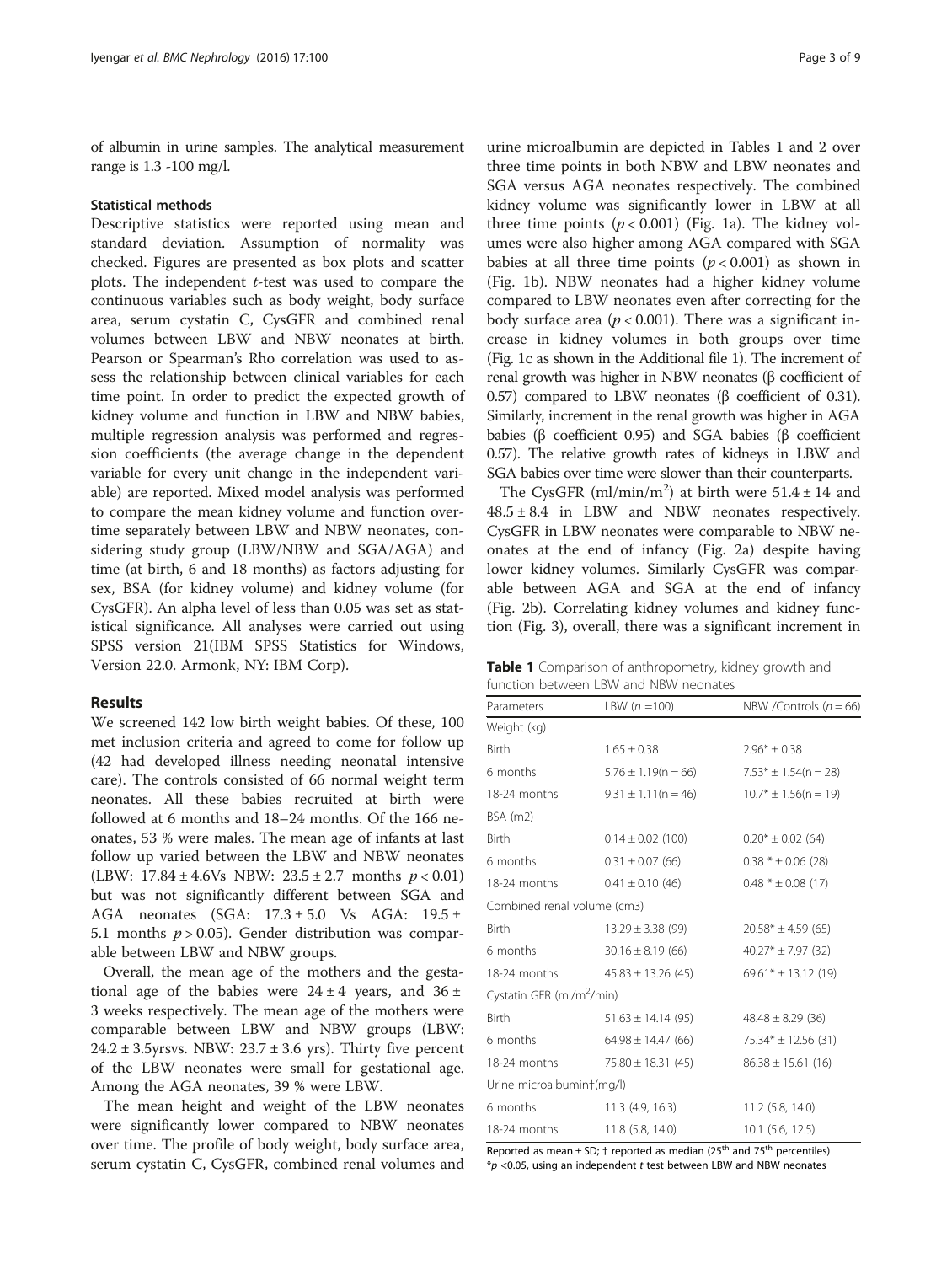<span id="page-3-0"></span>

| Table 2 Comparison of kidney growth and function between |  |  |  |
|----------------------------------------------------------|--|--|--|
| SGA and AGA neonates                                     |  |  |  |

|                                          | SGA                       | AGA                         |  |  |  |  |
|------------------------------------------|---------------------------|-----------------------------|--|--|--|--|
| Combined renal volume (cm <sup>3</sup> ) |                           |                             |  |  |  |  |
| <b>Birth</b>                             | $13.25 \pm 3.54$ (n = 58) | $18.14 \pm 5.31*$ (n = 106) |  |  |  |  |
| 6 months                                 | $30.11 \pm 7.92$ (37)     | $35.19 \pm 9.93*$ (61)      |  |  |  |  |
| $18-24$ months                           | $45.58 \pm 13.16$ (24)    | $57.83 \pm 16.07$ * (40)    |  |  |  |  |
| Cystatin GFR (ml/m <sup>2</sup> /min)    |                           |                             |  |  |  |  |
| <b>Birth</b>                             | $50.21 \pm 6.73$ (55)     | $78.39 \pm 30.27$ * (75)    |  |  |  |  |
| 6 months                                 | $62.96 \pm 12.63$ (38)    | $71.67 \pm 14.97$ *(58)     |  |  |  |  |
| $18-24$ months                           | $77.58 \pm 16.24$ (21)    | $79.47 \pm 19.39$ (*33)     |  |  |  |  |
| Micro albuminuria (mg/L)t                |                           |                             |  |  |  |  |
| 6 months                                 | $12.84 \pm 10.35$ (37)    | $12.73 \pm 10.80$ (55)      |  |  |  |  |
| $18-24$ months                           | $12.56 \pm 6.03$ (21)     | $9.29 \pm 5.24$ (36)        |  |  |  |  |

Reported as mean  $\pm$  SD;  $*p$  < 0.05, using an independent t test between SGA and AGA groups

† <sup>−</sup> comparison of microalbuminuria was done using Mann–Whitney U test

the CysGFR in both LBW and NBW overtime, and however there was no significant group and interaction effect observed after adjusting for kidney volume.

There was no significant gender difference in any of the parameters between groups. Although the mean microalbuminuria at 18 months among LBW (11.0 ± 5.8 mg/l) and SGA (12.  $\pm$  6 mg/l) babies were higher than NBW (9.3  $\pm$  5.3 mg/l) and AGA (9.2  $\pm$  5.2 mg/l) babies, this was statistically not significant (Table [1](#page-2-0) and 2). No infant in either group had pathological albuminuria above 30 mg/l.

## **Discussion**

Over the last 20 years, numerous studies have confirmed the association between low nephron number and renal disease [[2,](#page-7-0) [12, 24\]](#page-8-0). After birth, GFR increases rapidly relative to kidney weight, body size and surface area until the GFR, corrected for body surface area reaches adult values by 2 years [[25](#page-8-0)]. We therefore studied kidney growth and change in GFR during this dynamic period in a cohort of South Indian infants. Kidneys in LBW and SGA infants remained small and grew more slowly when compared to kidneys of NBW or AGA infants during the first two years of life. GFRs were however comparable by 18–24 months, suggesting relative hyperfiltration in the smaller kidneys which may be a precursor of adult disease.

## Kidney growth

Few studies have tracked kidney growth from early fatal life or birth to late infancy. The Generation R study prospectively studied kidney growth from fetal life until late infancy, and found that fetal biometrics and maternal anthropometrics were associated with kidney size at 2 years of age [[26\]](#page-8-0). A large prospective study of NBW healthy infants, from fetal life to 2 years post-natal age found that kidney size was influenced by age and gender [[27\]](#page-8-0). Kidney growth from 0–18 months of age was studied in 178 children born pre- or post-mature and/or small or large for gestational age, comparing them to 717 term AGA children. Relative kidney growth was positively correlated with weight for gestational age in this study [\[14\]](#page-8-0). Twenty years after birth,51 individuals born preterm, either SGA or AGA were compared with 30 full term controls. Both absolute and relative left kidney length and volume were significantly lower in SGA and AGA individuals, more notably in women [\[28](#page-8-0)]. Consistent with the literature therefore, tracking the kidney growth from birth to late infancy, our observations reveal that kidney size and volume are influenced by both birth weight and gestational age in Indian cohort infants from birth to 2 years. Importantly, the rate of change in kidney volume (β co-efficient) was lower in infants born with LBW and SGA, suggesting relatively less catch-up in renal size compared with body growth.

## Kidney function

In a retrospective study of normal children, a strong correlation was reported between renal function based on creatinine and renal mass [\[29\]](#page-8-0). However, in early childhood, when GFR was estimated using creatinine, a clear and consistent difference between AGA(n27) and SGA(n 39) infants was not found [\[30\]](#page-8-0). Vanpee et al. found that GFR was not different between LBW and NBW children at the age of 8 years, whereas, other studies have observed a lower GFR and poorer tubular function in LBW children aged6 -12 yrs [[31](#page-8-0)–[33](#page-8-0)]. In LBW infants and malnourished children, cystatin C was found to reflect GFR better than creatinine [\[34](#page-8-0), [35](#page-8-0)]. We used the cysGFR to evaluate renal function in our cohort to avoid limitations with serum creatinine in this high risk group of neonates. Our results show that renal function at age 18–24 months was independent of renal size, birth weight or gestational age. Although kidneys were smaller in LBW and SGA infants, GFRs were not consistently different, suggesting that renal size is not the only determining factor for renal function. The variability in GFR measurements between studies may also reflect differences in the source population studied, i.e. ethnic, geographic, socioeconomic and dietary components, or may reflect hyperfiltration in a smaller kidney.

## Renal growth and Renal function

In a study [\[36](#page-8-0)] undertaken by us in 2006,comparing a cohort of babies from Canada (n =47) and India( $n = 46$ ), despite no significant difference in birth weights, the mean combined renal volume, corrected to body surface area, of Indian babies at 1 month of age was significantly  $(p)$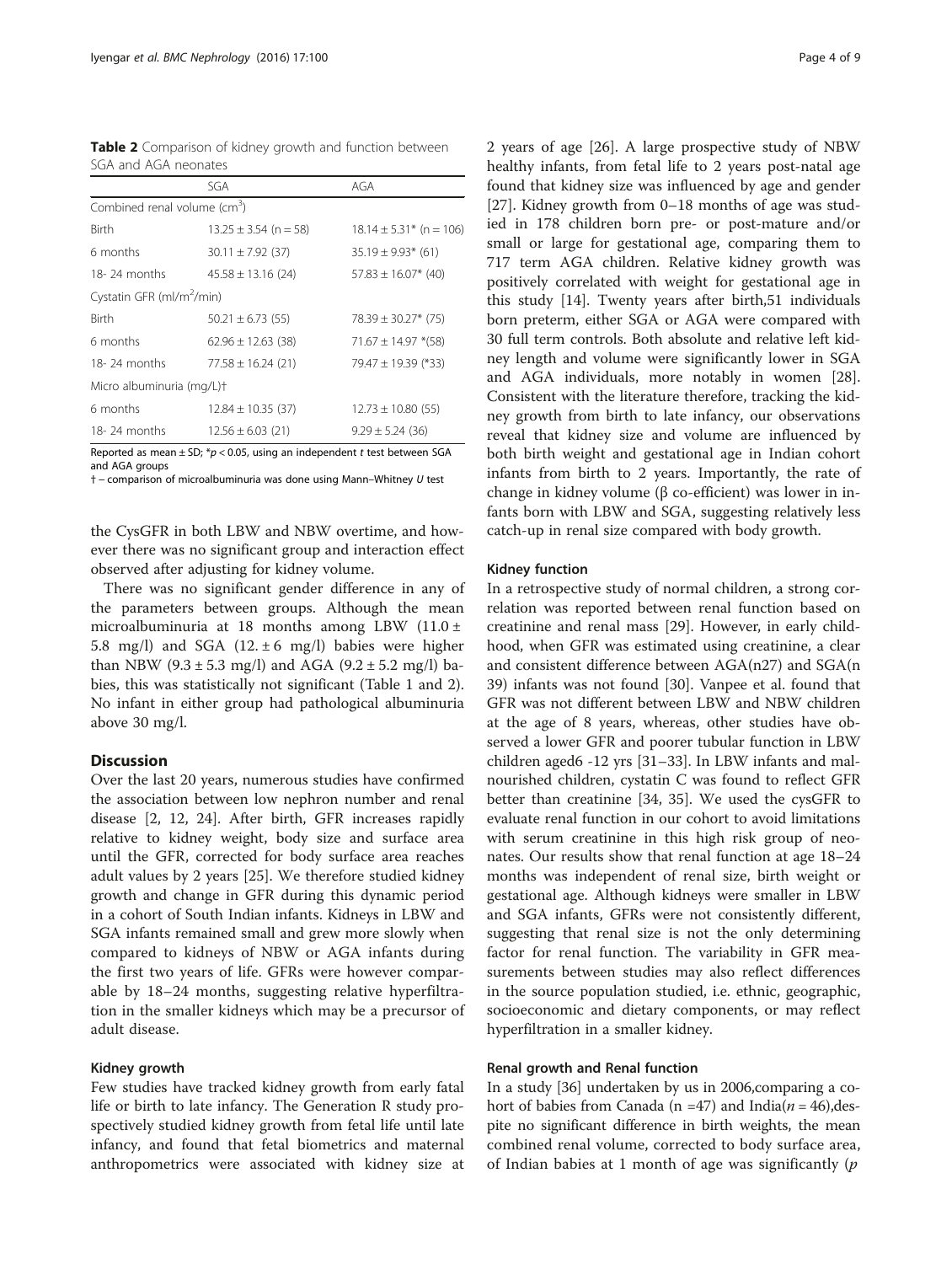<span id="page-4-0"></span>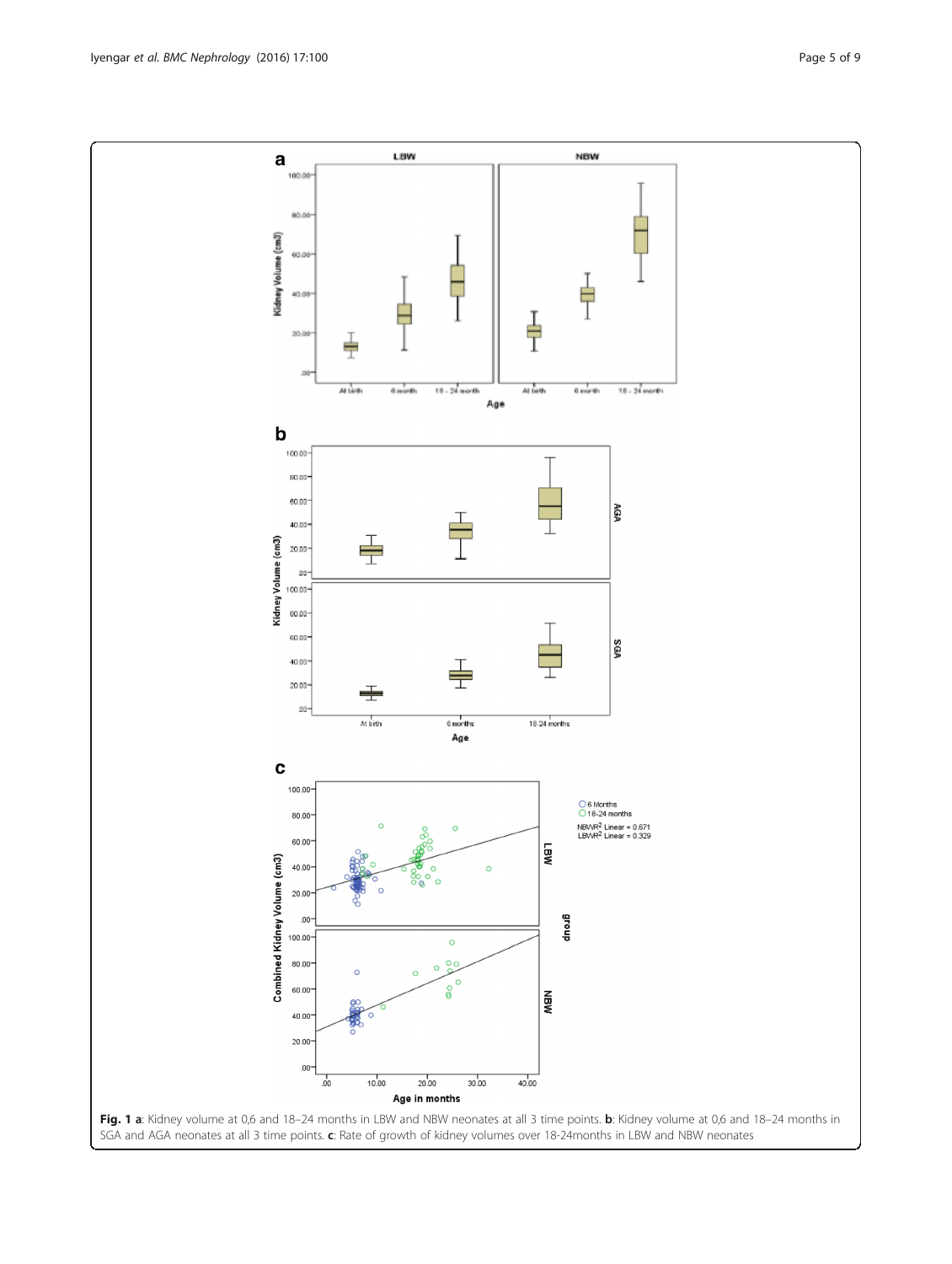<span id="page-5-0"></span>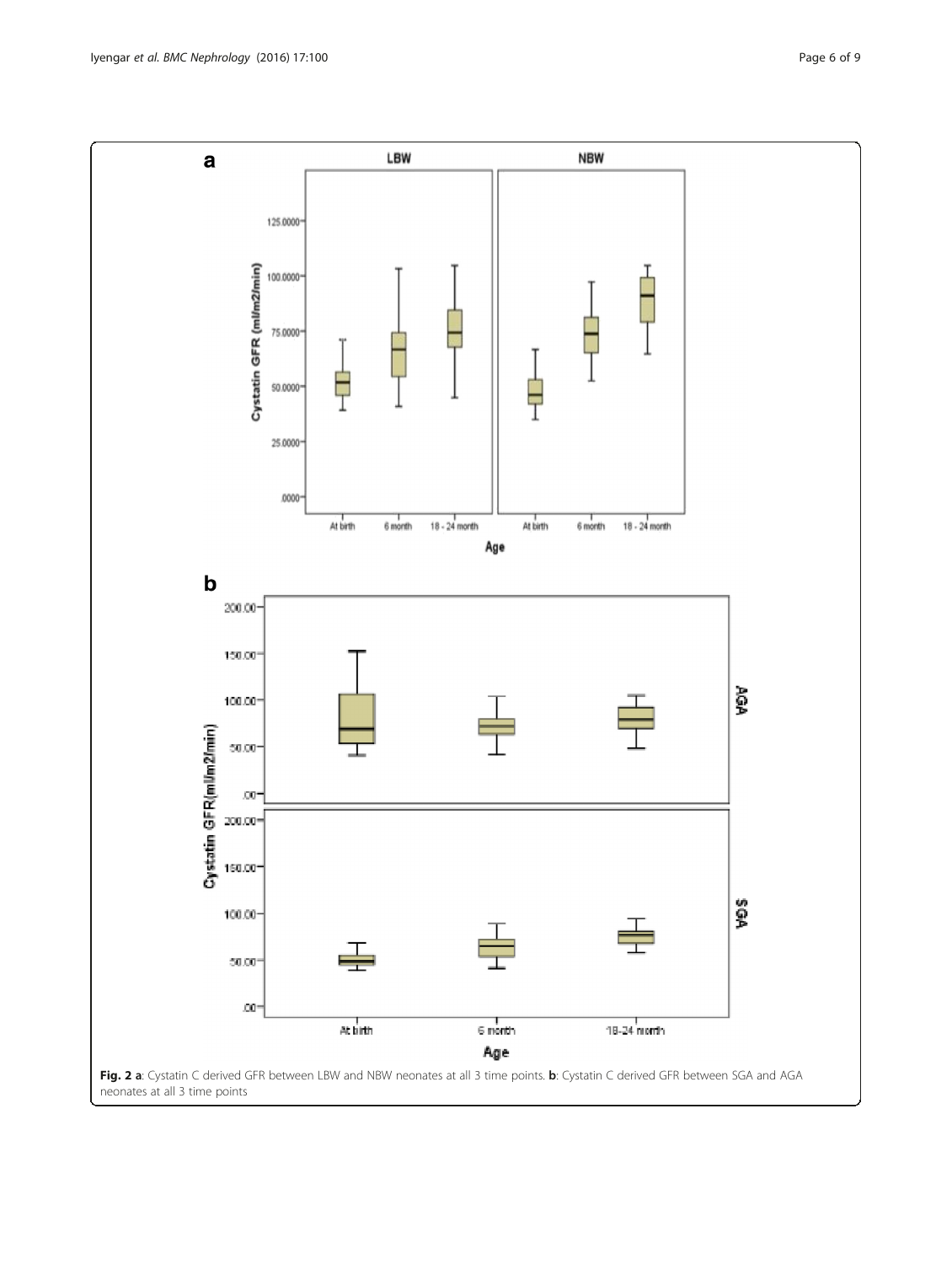<span id="page-6-0"></span>

< 0.001) smaller than that of Canadian babies. Focusing on the relationship between glomerular filtration rate and kidney volume in LBW neonates in early post- natal period, Kandaswamy et al. reported that within 6 days of birth, LBW infants, though small in number  $(n = 13)$ achieved a similar GFR to NBW infants ( $n = 36$ ), despite 25 % smaller kidney volumes [[17](#page-8-0)]. We also found no difference in GFRs between LBW and NBW groups at birth. In our cohort, although GFRs were significantly lower among LBW infants at 6 months, this difference was no longer evident at 18–24 months, suggesting possible development of compensatory hyperfiltration over time as the renal size relative to body size remained lower in the LBW group. Studies have shown evidence of hyperfiltration based on presence of urine microalbumin in early adulthood rather than in childhood [[13, 37](#page-8-0)]. This surrogate marker of single nephron GFR or hyperfiltration in the form of microalbuminuria, though not statistically significant in our study, showed a higher trend in LBW/SGA compared to NBW/AGA babies at the end of infancy.

We analyzed the rate of growth of renal volume per time for NBW and LBW. The rate of growth was greater in NBW neonates at both 6 and 18 months as compared to LBW neonates. Mixed model analysis was performed and we found that the rate of growth was significantly different between NBW and LBW neonates (β coefficient for LBW =  $-10.4$ ; 95 %:  $-15.8$  to  $-4.9$ ). However, we are cautious in interpreting these findings due to the drop outs that resulted in small sample size and the different ages at final kidney size measurement.

Our study has several limitations. Over time, drop out of patients resulted in smaller numbers in the later age groups, which may have confounded our results. Because of the smaller numbers at later time points we could not further stratify by gestational age within the two birth weight groups. The ages at study were somewhat variable with birth parameters being measured between birth and 14 days and the latest parameters measured between 18 and 24 months of age. We observed that the parents of LBW/SGA infants were sensitized to report on time or earlier for follow up compared to NBW babies in late infancy. It is possible that the lower age at last measurement in the LBW group may have contributed to the smaller kidney size in this group, however our regression analysis over time show a consistently reduced rate of renal growth in the LBW group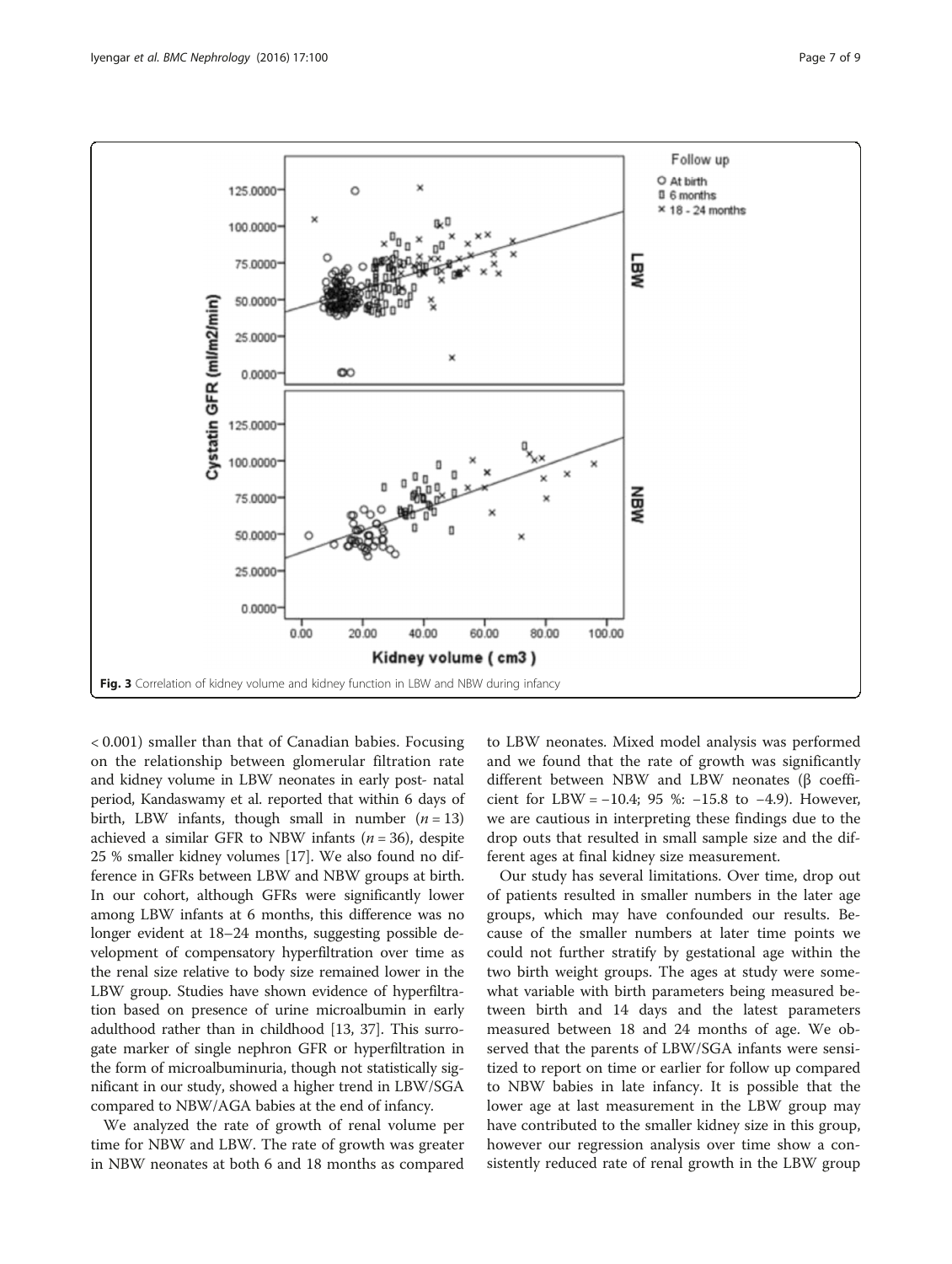<span id="page-7-0"></span>which would support smaller final kidney sizes. Importantly also, despite there being a difference in the mean ages at last follow up between 18–24 months in LBW and NBW babies, the CysGFR was not different between the two groups at this time point. We did not have data on other factors that may have influenced infant renal growth and function such as maternal factors, nutrition and genetic predisposition, and therefore other potential confounders could not be controlled for.

Strengths of our study include the relatively large subject numbers, as well as the fact that this study was embedded within our day to day practice and therefore is likely generalizable to our population. In addition the repeated measurements over time and consistencies of trends underscore the validity of our findings as compared to single cross-sectional measurements. Our use of CysGFR is an important strength in that it reduces potential confounders introduced by serum creatinine and is one of only a few studies in neonates that use cysGFR estimation. The variability of findings in the literature especially with respect to GFR in LBW compared with NBW children demonstrates the challenges in studying GFR in these infants, where true GFR measurements as mentioned in literature [\[38](#page-8-0)] may not be considered ethical purely for study purposes. Our findings therefore add to the richness of this data, but more studies are required in Indian population to assess potential additional factors impacting GFR in infancy.

## Conclusion

Our study focuses on a high risk group of neonates with LBW and SGA, which is of great relevance in developing nations. Our assessment of renal growth and function during the dynamic phase of body growth and glomerular functional maturation in infancy, demonstrates that renal growth, in accordance with body growth, is suboptimal in LBW and SGA neonates compared to NBW and AGA neonates during infancy. Renal function however was comparable between LBW and NBW neonates and similarly between SGA and AGA neonates in late infancy. This catch up in glomerular filtration rate despite having lower kidney volumes may reflect early glomerular hyperfiltration and therefore emphasises the need for long term follow up of LBW and SGA infants.

## Additional file

[Additional file 1:](dx.doi.org/10.1186/s12882-016-0314-7) Graph showing rate of change in kidney volumes over time in the two groups- low birth weight and normal birth weight. (DOCX 42 kb)

#### Abbreviations

AGA, appropriate for gestational age (babies' whose birth weight is between the  $10^{th}$  and  $90^{th}$  centile for that gestational age); cycGFR, Cystatin C derived glomerular filtration rate; GFR, glomerular filtration rate; LBW, low birth weight (birth weight < 2500 g); NBW, normal birth weight; SGA, small for gestational age (babies' whose birth weight is  $< 10<sup>th</sup>$  centile for that gestational age)

#### Acknowledgement

International Society of Nephrology Clinical Research Prevention Program for the Grant that supported this study.

#### Availability of data and materials

All the data supporting our findings has been submitted.

#### Authors' contribution

AI was the principal investigator,responsible for the designing, implementation and funding for the study. SN worked towards recruiting and following up the neonates. NS and AG were the radiologists who did the renal ultrasound studies. SS provided statistical and analytical content and VL guided the principal investigator with intellectual inputs, interpretations and manuscript preparation. All the authors have read and approve of the final version of the manuscript.

#### Author's information

Dr Arpana Iyengar(AI) is a Professor and Head of Pediatric Nephrology at St John's medical college hospital and has been a recipient of the ISN RP grant for this study in 2010. She is presently a core member of the South Asian regional board and the Research prevention committee of the ISN. Dr ValrieLuyckx (VL) has been a mentor for this study considering her vast experience in the field and is the chair of the Global outreach postings of the ISN.

#### Competing interests

The authors declare that they have no competing interests.

## Consent for publication

Not applicable.

#### Ethics approval and consent to participate

Approval from the Institutional Ethical Review Board of St. Johns Medical College Hospital, Bangalore (IERB Study Ref no.107/2010 dated 6<sup>th</sup> July 2010) was obtained. Informed consent was taken from either of the parents of the newborn babies.

#### Author details

<sup>1</sup>Department of Pediatric Nephrology, St John's Medical College Hospital, Bangalore, India. <sup>2</sup>Department of Neonatology, St John's Medical College Hospital, Bangalore, India. <sup>3</sup>Department of Radiology, St John's Medical College Hospital, Bangalore, India. <sup>4</sup>St John's Research Institute, St John's Medical College Hospital, Bangalore, India. <sup>5</sup>Institute of Biomedical Ethics, University of Zurich, Zurich, Switzerland.

### Received: 22 December 2015 Accepted: 19 July 2016 Published online: 26 July 2016

#### References

- 1. UNICEF: Progress for children. A report card on nutrition 2006 4:10–1.
- 2. Brenner BM, Garcia DL, Anderson S. Glomeruli and blood pressure. Less of one, more the other? Am J Hypertens. 1988;1:335–47. Available from: [http://](http://www.ncbi.nlm.nih.gov/pubmed/3063284) [www.ncbi.nlm.nih.gov/pubmed/3063284](http://www.ncbi.nlm.nih.gov/pubmed/3063284).
- 3. Keijzer-Veen MG, Schrevel M, Finken MJJ, Dekker FW, Nauta J, Hille ETM, et al. Microalbuminuria and lower glomerular filtration rate at young adult age in subjects born very premature and after intrauterine growth retardation. J Am Soc Nephrol. 2005;16:2762–8. Available from: [http://www.ncbi.nlm.nih.](http://www.ncbi.nlm.nih.gov/pubmed/15987756) [gov/pubmed/15987756](http://www.ncbi.nlm.nih.gov/pubmed/15987756).
- 4. Keijzer-Veen MG, Kleinveld HA, Lequin MH, Dekker FW, Nauta J, de Rijke YB, et al. Renal function and size at young adult age after intrauterine growth restriction and very premature birth. Am J Kidney Dis. 2007;50:542–51. Available from:<http://www.ncbi.nlm.nih.gov/pubmed/17900453>.
- 5. White SL, Perkovic V, Cass A, Chang CL, Poulter NR, Spector T, et al. Is low birth weight an antecedent of CKD in later life? A systematic review of observational studies. Am J Kidney Dis. 2009;54:248–61. Available from: [http://www.ncbi.nlm.nih.gov/pubmed/19339091.](http://www.ncbi.nlm.nih.gov/pubmed/19339091)